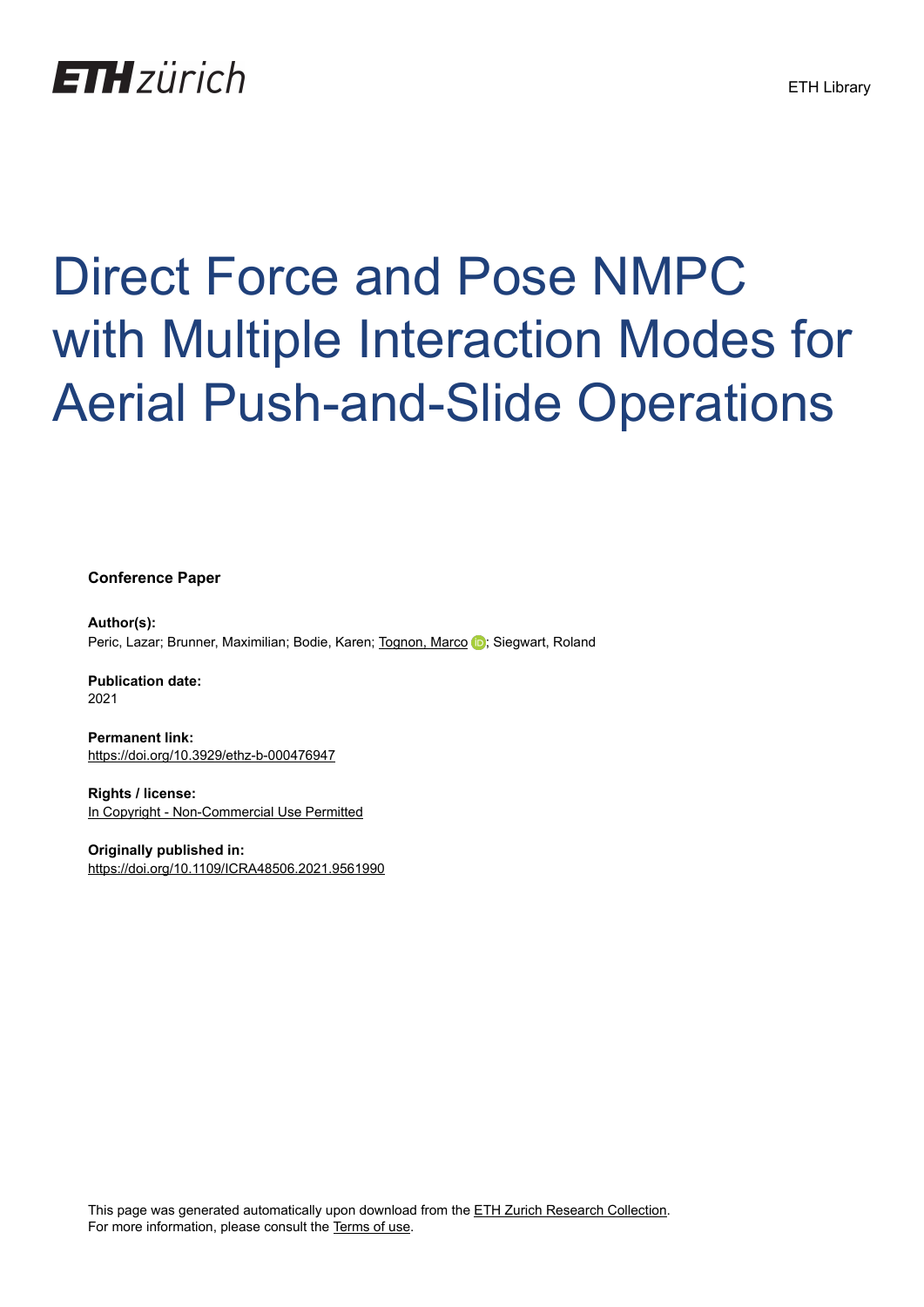### Direct Force and Pose NMPC with Multiple Interaction Modes for Aerial Push-and-Slide Operations

Lazar Peric\*, Maximilian Brunner\*, Karen Bodie\*, Marco Tognon, Roland Siegwart

*Abstract*— In this paper, we present a model predictive controller for a fully actuated aerial manipulator to track a hybrid force and pose trajectory at the end-effector in an aerial interaction task. A force sensor at the end-effector is used to detect contact and to directly control the interaction force. We propose an approach for automatic transition between three operation modes which reflect the state of contact constraints, including free flight and two modes for force control based on static or dynamic friction at the end-effector. This division into three modes allows for different mode-specific controller tunings to optimize the desired performance throughout an interaction task. Results from flight experiments which combine force, position, and attitude tracking, show the performance of the controller in terms of accuracy and precision. The performance is further benchmarked against a hybrid force/impedance controller.

#### I. INTRODUCTION

<span id="page-1-1"></span>Increasing demand for industrial inspection has played a major role in the push for improved aerial manipulators (AMs), where dangerous tasks must be executed sparsely in extremely large workspaces. Far from a fixed grounding point, tasks such as force-controlled contact and push-andslide on a surface are perfectly suited for micro aerial vehicles (MAVs) [1]. Incremental developments in aerial interaction over the past decades took a marked leap in the past few years with the emergence of fully-actuated AMs [2]. Their ability to decouple translational and rotational dynamics makes fully-actuated AMs capable of performing aerial interaction tasks with improved precision and stability [3].

Several demonstrations of push-and-slide tasks with fullyactuated AMs have emerged in the past few years. Applications include aerial writing [4], [5], peg-in-hole location [4], and contact-based infrastructure inspection [6], [5]. While most of these systems demonstrate the ability to exert high  $(> 10 N)$  static interaction forces, these forces are significantly lower during push-and-slide tasks, and typically with low-friction contact conditions.

Fixed base manipulators can overcome high friction forces via strong counteracting ground forces, but floating base manipulators (as depicted in Fig. [1\)](#page-1-0) encounter a larger problem during the stick-slip transition. Hybrid force/pose trajectories typically separate the task space into constrained and unconstrained degrees of freedom (DoF), commanding forces in the constrained directions, and motion in the unconstrained directions. With high friction interaction, however,



<span id="page-1-0"></span>Fig. 1. Visual representation of the aerial manipulation system during a push-and-slide task, and its main variables.

the transition between static and dynamic contact becomes nontrivial. Larger static friction forces, if not properly addressed, can cause saturation of the inputs, overshoots, and unexpected slips leading to possible crashes.

Passivity-based techniques have been implemented for fully actuated AMs, such as the energy tank approach, which aim to handle the problem of unwanted slippage or loss of contact. This is achieved by virtually dissipating an energy tank in the controller, and restricting the system output accordingly [7]. However, forces during push-and-slide tasks remain small, and there is no use of direct force sensing, nor anticipation of the future trajectory.

The knowledge of interaction forces at the end-effector (EE) can provide key insight into the consideration of friction-based contact constraints. The estimation of EE forces for AMs, however, is typically degraded by unmodeled aerodynamic effects and delays due to system integration. With recent improvements of force-sensing technology, these concerns are addressed by directly measuring interaction forces with a Force-Torque (FT) sensor at the EE [8], [9].

Up to this point, existing control techniques for aerial interaction have been used for slow-moving, and predominantly low-friction sliding interaction tasks. Model predictive control (MPC), with its ability to account for constraints and to optimize over the future trajectory with a receding horizon, offers a solution to this problem. MPC has been previously implemented with underactuated-base AMs with fixed [10] and actuated [9] EE. However, due to underactuation of the platform, tasks remain slow, with low interaction forces during push-and-slide. Some MPC-based approaches have also been developed for fully-actuated MAVs [11], [12], but only in free-flight. In the domain of mobile robot manipulators,

<sup>\*</sup> Authors contributed equally to this work and can all be considered as first authors.

This work was supported by the NCCR Digital Fabrication.

Authors are with the Autonomous Systems Lab, ETH Zürich, Leonhardstrasse 21, 8092 Zurich, Switzerland. e-mail: maximilian.brunner@mavt.ethz.ch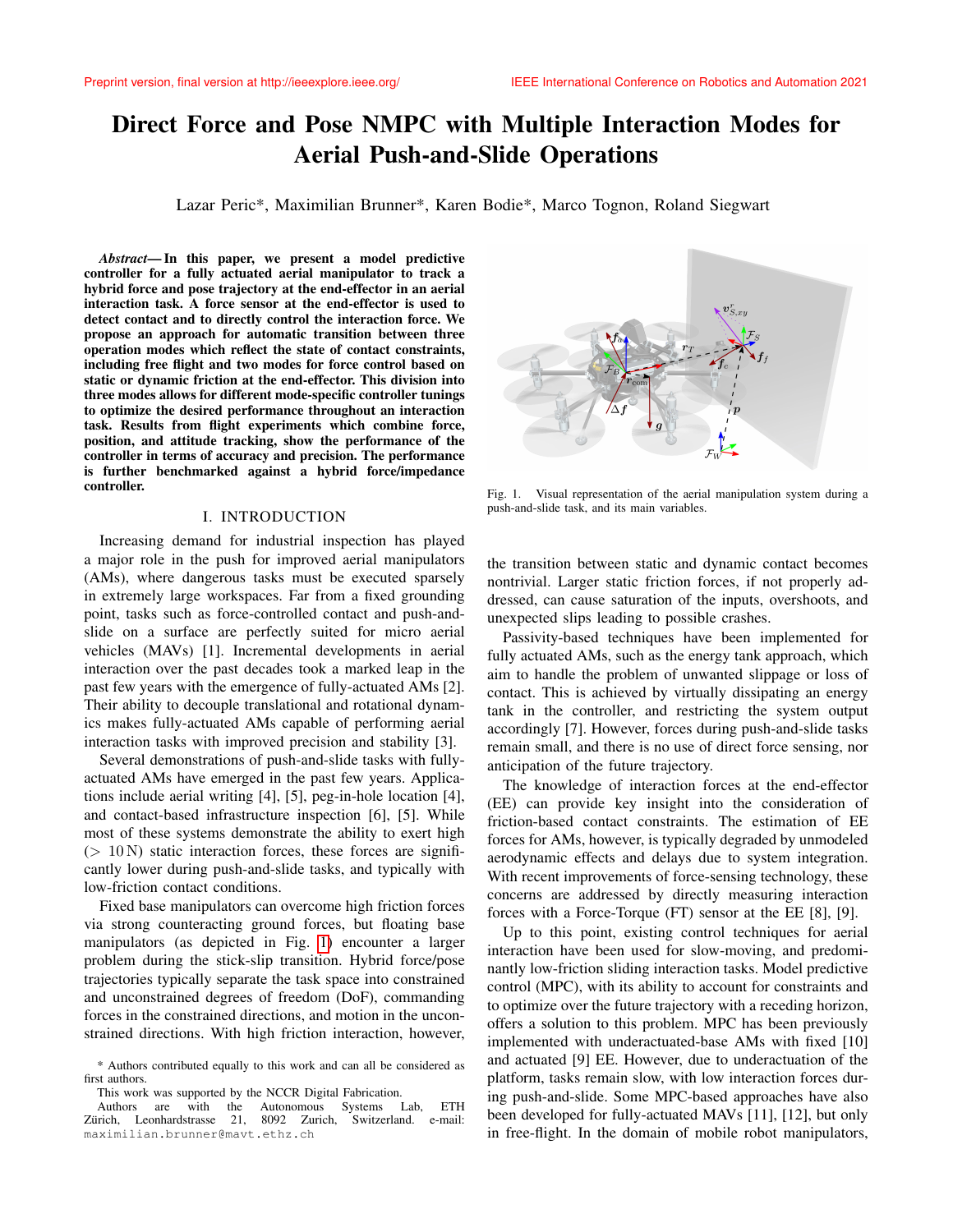direct interaction force control has been implemented with MPC, achieving large forces applied to the environment [13]. Thanks to the fixed nature of the base, high friction forces could be treated as disturbances without causing instability.

The challenge remains in how to formulate the aerial interaction problem with a model-based controller in the presence of unknown environmental parameters, appropriately integrating information from direct force sensing. The method proposed in this paper aims to extend aerial interaction to high friction interaction up to high velocities. In particular, we present the following contributions:

- A novel nonlinear model predictive controller (NMPC) for hybrid 6-DoF pose and force tracking for a fullyactuated AM, incorporating direct force feedback for interaction.
- A practical implementation of contact constraint conditions for high friction aerial interaction, with autonomous transitions between 3 different control modes.
- Experimental validation of the controller and comparison against an impedance controller with a PI force feedback.

#### II. SYSTEM MODELING

<span id="page-2-4"></span>In the course of this work we will refer to three reference frames as depicted in Fig. [1:](#page-1-0) the inertial world frame  $\mathcal{F}_W = \{O_W, \mathbf{x}_W, \mathbf{y}_W, \mathbf{z}_W\}$ , the body frame  $\mathcal{F}_B =$  ${O_B, x_B, y_B, z_B}$  which is fixed to the geometric center of the AM, and the surface frame  $\mathcal{F}_S = \{O_S, \mathbf{x}_S, \mathbf{y}_S, \mathbf{z}_S\},\$ which is fixed to the surface (assumed flat in the work-space) and arbitrarily placed.  $O_{\star}$  represents the center of the generic frame  $\mathcal{F}_{\star}$ , while  $(x_{\star}, y_{\star}, z_{\star})$  represent its unit axes. Notice that  $\mathcal{F}_S$  is defined s.t.  $\mathbf{z}_S$  is orthogonal to and oriented into the surface. Additionally,  $\mathcal{F}_W$  is defined s.t.  $z_W$  is aligned with the gravity vector  $g \in \mathbb{R}^3$ .

The position of the EE and of the body center of mass (CoM) w.r.t.  $\mathcal{F}_B$  are represented by the vectors  $r_T \in \mathbb{R}^3$ and  $r_{\text{com}} \in \mathbb{R}^3$ , respectively. We assume that the AM and its EE are parts of a single rigid body, i.e.,  $r<sub>T</sub>$  and  $r<sub>com</sub>$  are constant.

We introduce the flight control factor  $\lambda \in \{0, 1\}$ , where the system can be i) in free flight and  $\lambda = 0$ , or ii) in contact with a surface and  $\lambda = 1$ . In free flight the system's motion is unconstrained, while in contact, the EE can move only on a plane defined by  $\{x_S, y_S\}$ . To define interaction constraints according to the flight mode expressed by  $\lambda$ , we use the following selection matrix that will later be employed in the derivation of the dynamics:

<span id="page-2-0"></span>
$$
\mathbf{S}_{\lambda} = \mathbf{R}_{S} \text{diag} (1, 1, 1 - \lambda) \mathbf{R}_{S}^{\top}, \tag{1}
$$

where  $\mathbf{R}_S \in SO(3)$  represents the attitude of  $\mathcal{F}_S$  w.r.t.  $\mathcal{F}_W$ .

The system mass and inertia w.r.t.  $\mathcal{F}_B$  are denoted by  $m \in \mathbb{R}_{>0}$  and  $J \in \mathbb{R}_{>0}^{3\times 3}$ . Forces and torques acting on the system include i) those produced by the actuators of the aerial platform,  $f_a \in \mathbb{R}^3$  and  $\tau_a \in \mathbb{R}^3$ , expressed in  $\mathcal{F}_B$ , ii) the contact force  $f_c \in \mathbb{R}^3$ , expressed in  $\mathcal{F}_W$ , iii) the gravitational force  $mg$ , expressed in  $\mathcal{F}_W$ , iv) and general disturbance forces and torques,  $\Delta f \in \mathbb{R}^3$  and  $\Delta \tau \in \mathbb{R}^3$ , expressed in  $\mathcal{F}_W$  and  $\mathcal{F}_B$ , respectively.

Since we are interested in controlling the pose of the EE, we consider as configuration of the system the position and orientation of the EE w.r.t.  $\mathcal{F}_W$  described by the vector  $p \in \mathbb{R}^3$  and the quaternion  $q \in \mathbb{H}$ , respectively. Their time derivatives, i.e., the linear and angular velocity w.r.t  $\mathcal{F}_W$ , are given by the vectors  $v \in \mathbb{R}^3$  and  $\omega \in \mathbb{R}^3$ , expressed in  $\mathcal{F}_W$ and  $\mathcal{F}_B$ , respectively. We can write the system dynamics using the Newton-Euler equations:

<span id="page-2-1"></span>
$$
\dot{\mathbf{p}} = \mathbf{S}_{\lambda} \mathbf{v} \tag{2a}
$$

$$
\dot{\boldsymbol{v}} = \boldsymbol{S}_{\lambda} (\boldsymbol{a}_{B} + \boldsymbol{R}_{B} (\dot{\boldsymbol{\omega}} \times \boldsymbol{r}_{T} + \boldsymbol{\omega} \times \boldsymbol{\omega} \times \boldsymbol{r}_{T})) \qquad (2b)
$$

$$
\dot{\boldsymbol{q}} = \frac{1}{2}\boldsymbol{q} \otimes \begin{bmatrix} 0 \\ \boldsymbol{\omega} \end{bmatrix} \tag{2c}
$$

$$
\dot{\boldsymbol{\omega}} = \boldsymbol{J}^{-1}(\boldsymbol{\tau}_a - \boldsymbol{\omega} \times (\boldsymbol{J}\boldsymbol{\omega}) + \underbrace{\boldsymbol{r}_{\text{com}} \times (\boldsymbol{R}_B^\top \boldsymbol{m}\boldsymbol{g})}_{\boldsymbol{\tau}_{\text{com}}}
$$
(2d)

<span id="page-2-3"></span><span id="page-2-2"></span>
$$
+\underbrace{r_T\times (\lambda\bm{R}_B^\top\bm{f}_c)}_{\bm{\tau}_c} + \Delta\bm{\tau})
$$
 (2a)

$$
a_B = m^{-1} (R_B f_a + \lambda f_c + \Delta f) + g.
$$
 (2e)

The actuation and disturbance forces  $f_a$  and  $\Delta f$  are assumed to act directly on the geometric center, which results in the body acceleration  $a_B$ .

The matrix  $S_{\lambda}$  implements the constraints imposed by the contact with the surface. In particular, it truncates the linear dynamics in [\(2a\)](#page-2-0) and [\(2b\)](#page-2-1) along  $z<sub>S</sub>$  (the surface normal direction) if  $\lambda = 1$ . Additionally, the contact force  $f_c$  is only considered in [\(2d\)](#page-2-2) and [\(2e\)](#page-2-3) if  $\lambda = 1$ .

#### III. CONTROL DESIGN

#### *A. Overview*

We aim to integrate and address the interaction effects discussed in Section [I](#page-1-1) by designing a controller with the following properties:

- (a) Hybrid tracking of the EE pose and contact force according to a pose/force reference trajectory. The force control should use a FT sensor for direct force feedback compensating uncertainties and external disturbances.
- (b) Autonomous transitioning between contact-less and contact-based flight control, accounting for interaction constraints affecting the system dynamics.
- (c) Autonomous transitioning between static and dynamic friction control.
- (d) Incorporation of bounds on the dynamics and reference to account for infeasible trajectories and inputs.

In order to achieve these properties, we use an MPC approach with a variable model and variable weights. Both the model and the weights are dynamically updated according to the current control mode. Figure [2](#page-3-0) gives an overview of the entire control structure.

#### *B. Control modes*

From practical and general friction model considerations, we separate a push-and-slide interaction task into three different control modes: 1) free flight, 2) stiction (i.e. static force control), and 3) sliding (i.e. dynamic force control).

As we use a model-based controller, we would like to integrate the knowledge about the current control mode.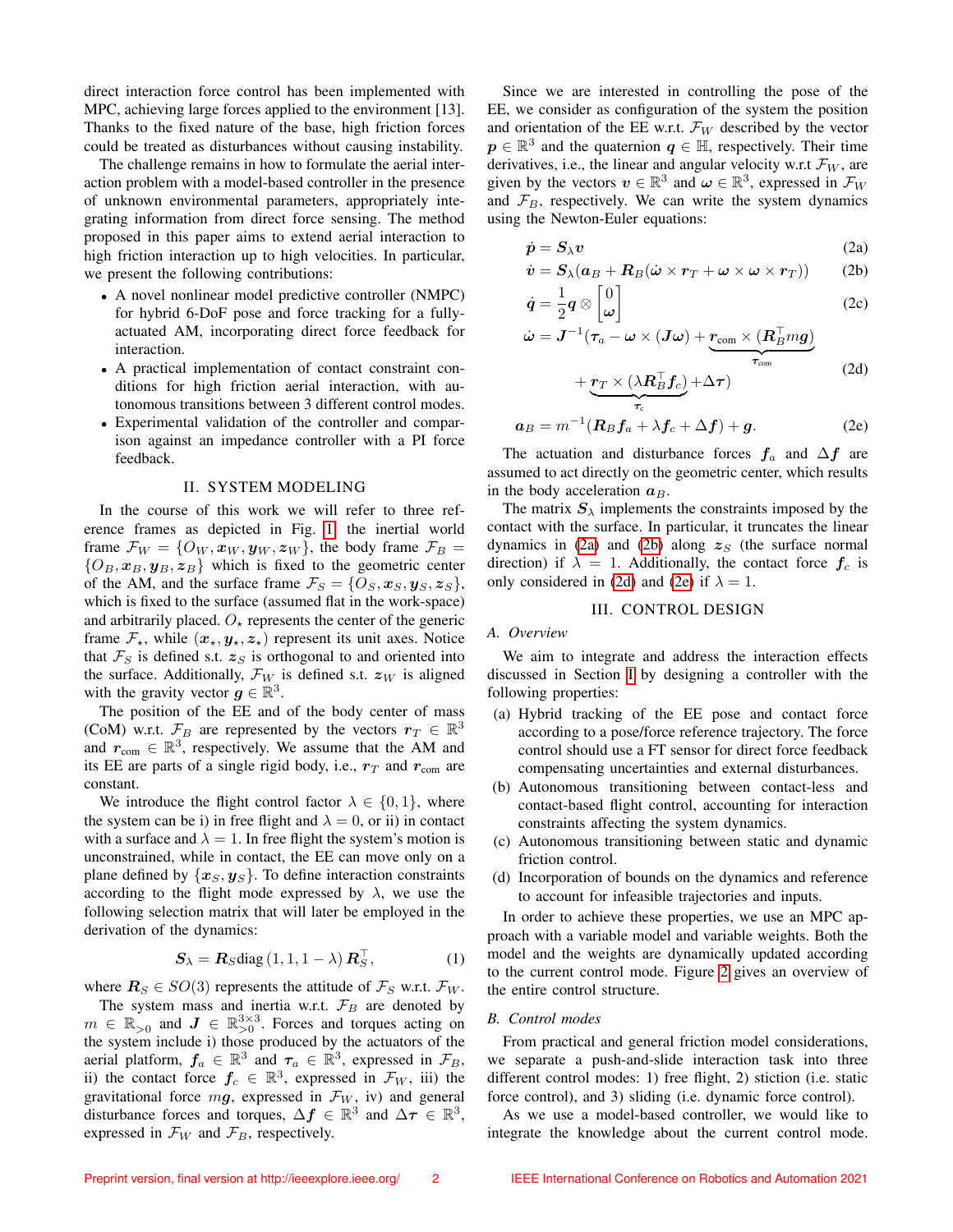

<span id="page-3-0"></span>Fig. 2. Control diagram.

| Control mode          |     | Reference tracking              |
|-----------------------|-----|---------------------------------|
| Free flight           | N/A | 3-DoF Position, Attitude        |
| Static force control  |     | 2-DoF Position, Attitude, Force |
| Dynamic force control |     | 2-DoF Position, Attitude, Force |

<span id="page-3-1"></span>TABLE I. Control modes as a result of the selection factors  $\lambda$  and  $\sigma$ .

Therefore, we will use both state and reference trajectory information to change the model dynamics of the MPC as well as the controller tuning.

With this aim, we introduce two *selection factors*, namely  $\lambda \in [0, 1]$  and  $\sigma \in [0, 1]$ , to distinguish these three modes. The *flight control factor*  $\lambda$  (already introduced in Section [II\)](#page-2-4) represents the transition between contact-less and contactbased flights. Additionally, we use the *force control factor* σ to represent the transition between stiction and sliding control modes. In detail, the relation between control modes and selection factors is the following:

- Free flight (FF),  $\lambda = 0$ : the MAV moves in space, while there is no interaction with the surface.
- Static force control (SFC),  $\lambda = 1, \sigma = 0$ : the MAV is in contact with the surface and the EE position is constant. Notice that the orientation of the EE can change. The interaction force stays in the friction cone of the EE.
- Dynamic force control (DFC),  $\lambda = 1$ ,  $\sigma = 1$ : the MAV is in contact with the surface and the EE linear velocity is non-zero. The orientation of the EE can change. In this case, dynamic friction is acting on the EE.

Table [I](#page-3-1) gives an overview of the available control modes and which states are tracked accordingly.

The current control mode, i.e. the combination of  $\lambda$  and  $\sigma$ , is determined by fusing state and reference trajectory information. It is therefore not a direct result of the optimization, but rather a condition that influences the optimization.

In order to create smooth transitions between the modes, we will use a cosine step function that interpolates between 0 and 1 in a given range  $[x, \overline{x}] \subset \mathbb{R}$ :

$$
l(x, \underline{x}, \overline{x}) = \begin{cases} 0, & \text{if } x \leq \underline{x} \\ \frac{1}{2} \left( 1 - \cos \left( \frac{x - \underline{x}}{\overline{x} - \underline{x}} \pi \right) \right) & \text{if } \underline{x} < x \leq \overline{x} \end{cases} \tag{3}
$$

For the remainder of this text, we use the superscript  $\cdot^r$  to denote reference variables.

*1) Computation of* λ*:* The calculation of the flight control factor  $\lambda$  is done in a similar fashion as in [14] and depends on the current contact force measurement,  $\boldsymbol{f}_{c,m} \in \mathbb{R}^3$ , and

the position error projected onto the contact force reference,  $e_p \in \mathbb{R}$ , computed as:

$$
e_p = \begin{cases} (\boldsymbol{p} - \boldsymbol{p}^r) \cdot \frac{\boldsymbol{f}_c^r}{\|\boldsymbol{f}_c^r\|}, & \text{if } \|\boldsymbol{f}_c^r\| > 0\\ (\boldsymbol{p} - \boldsymbol{p}^r) \cdot \boldsymbol{z}_S, & \text{otherwise} \end{cases}
$$
 (4)

We design  $\lambda$  such that the current mode is detected as *interaction*, if the magnitude of the measured contact force,  $||f_{c,m}||$ , is above a threshold  $f_{c,max} \in \mathbb{R}$  and if simultaneously the projected position error  $e_p$  is below a threshold  $e_{p,min} \in \mathbb{R}$ . In any other case the mode defaults to being in free flight. While in interaction, we intend to not track the EE position in the surface normal direction. Therefore, we use  $e_p$  as trigger to detach from the surface once the reference demands it.

In order to allow smooth transitions, we additionally use a minimum force measurement and a maximum position error threshold,  $f_{c,min} \in \mathbb{R}$  and  $e_{p,max} \in \mathbb{R}$ , respectively. We therefore construct two auxiliary variables  $\lambda_f \in [0,1]$  and  $\lambda_e \in [0, 1]$  which are later merged to compute  $\lambda$ .

$$
\lambda_f = l(||f_{c,m}||, f_{c,min}, f_{c,max})
$$
  
\n
$$
\lambda_e = 1 - l(e_p, e_{p,min}, e_{p,max}).
$$
\n(5)

Based on the definition of  $\lambda_f$  and  $\lambda_e$ , the AM is in interaction if both variables are 1. To avoid high noise in the evaluation of this AND condition on continuous variables, we employ a min function and apply a low-pass filter with gain  $a_{\lambda} \in$  $[0, 1]$ . This results in the following relation for the selection factor at time step  $k \in \mathbb{N}_{\geq 0}$ :

$$
\lambda_k = \lambda_{k-1} + a_{\lambda}(\min(\lambda_f, \lambda_e) - \lambda_{k-1}).
$$
 (6)

*2) Computation of*  $\sigma$ : The force control factor  $\sigma$  differentiates between static and dynamic force control, i.e. between stiction and sliding friction. We use this distinction to enable different tuning of the controller for different control modes.

We combine a simple assumption about stiction physics and the current velocity reference to determine if the controller should expect static or dynamic friction:

- If the friction force norm is below a certain threshold  $f_{f,min} \in \mathbb{R}, or$
- if the norm of the reference velocity projected onto the surface, is above a threshold  $v_{S,max}^r \in \mathbb{R}$ ,

then the control mode is DFC, otherwise it is SFC.

By following this approach, we assume that a friction force below a threshold  $f_{f,min}$  indicates dynamic friction (i.e. sliding), while a friction force estimate above a higher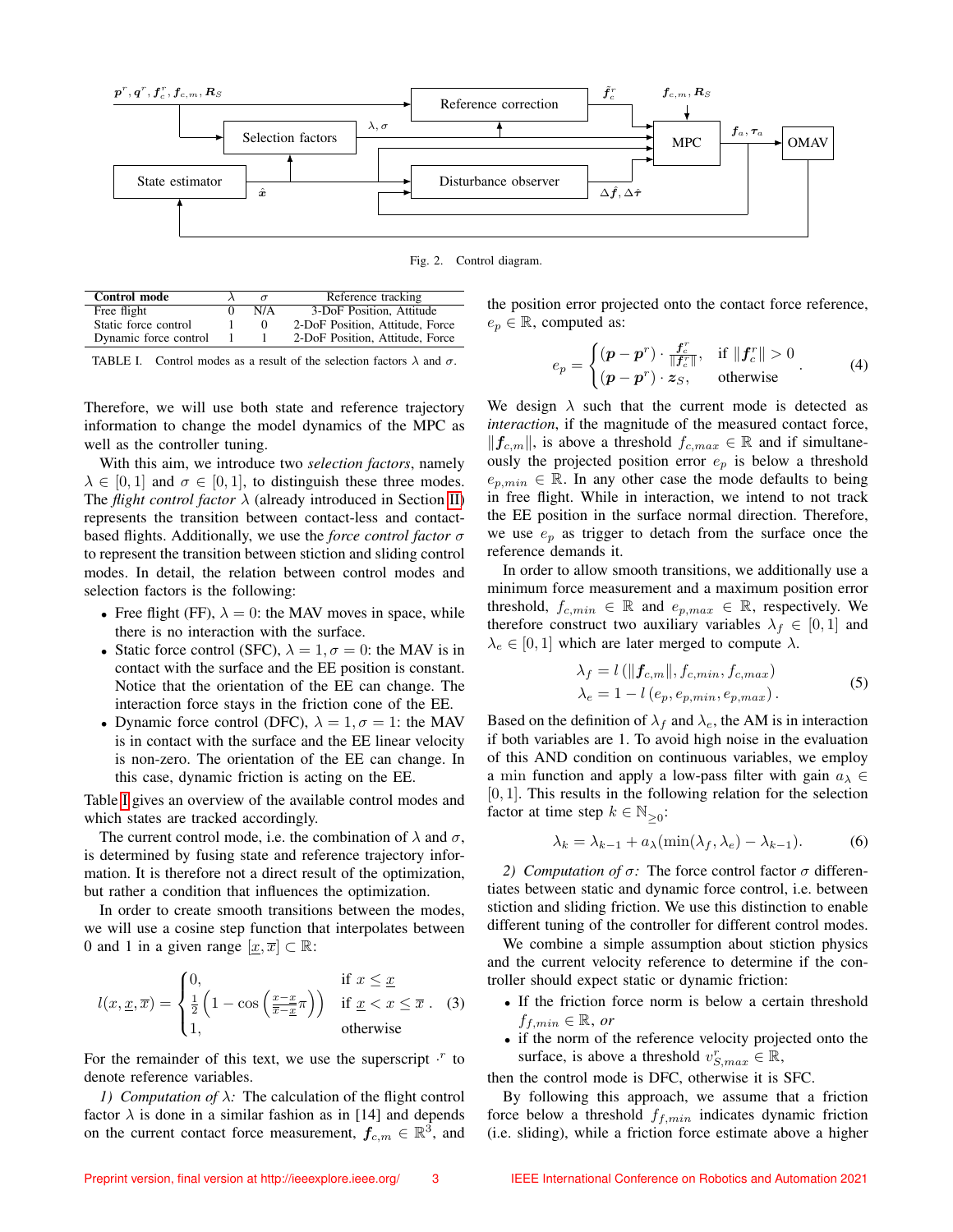threshold  $f_{f,max} \in \mathbb{R}$  indicates static friction (i.e. no lateral movement possible).

Instead of estimating the friction force, we form a friction force envelope  $f_f \in \mathbb{R}$  to keep track of the recent maximal friction force norm. This is implemented by applying a lowpass filter with different rise and fall times to the projection of the measured interaction force onto the surface:

$$
f_{f,k} = f_{f,k-1} + a_{f,k} \Delta f_{f,k}, \text{ with}
$$

$$
a_{f,k} = \begin{cases} a_{\text{rise}}, & \text{if } \Delta f_{f,k} > 0 \\ a_{\text{fall}}, & \text{otherwise} \end{cases}, \quad a_{\text{rise}} \gg a_{\text{fall}} \quad (7)
$$

$$
\Delta f_{f,k} = ||\text{diag}(1,1,0) \mathbf{R}_{S,k}^{\top} \mathbf{f}_{c,m,k}|| - f_{f,k-1}.
$$

We use a high  $a_{\text{rise}} \in [0, 1]$  to be responsive to increasing friction forces and a low  $a_{fall} \in [0, 1]$  to avoid too fast transitions to DFC. That way,  $f_f$  represents the friction force envelope, i.e. an estimate of the highest achieved friction force. Furthermore, we use the projected norm of the velocity reference which is computed as:

$$
v_{S,xy}^r = \|\text{diag}(1,1,0)\,\mathbf{R}_S^\top \mathbf{v}^r\|.\tag{8}
$$

As before, for the computation of  $\sigma$  we rely on two auxiliary variables  $\sigma_f \in [0, 1]$  and  $\sigma_v \in [0, 1]$  computed as follows

$$
\sigma_f = 1 - l(f_f, f_{f,min}, f_{f,max})
$$
  
\n
$$
\sigma_v = l(v_{S,xy}^r, v_{S,min}^r, v_{S,max}^r).
$$
\n(9)

Since by its definition,  $\sigma$  is 0 if both  $\sigma_f$  *and*  $\sigma_v$  are 0, and 1 otherwise, we use a max function and a low-pass filter with gain  $a_{\sigma} \in [0, 1]$  to compute the force control factor:

$$
\sigma_k = \sigma_{k-1} + a_{\sigma}(\max(\sigma_f, \sigma_v) - \sigma_{k-1}). \tag{10}
$$

#### *C. Model Predictive Control*

As a state vector, we use the force and torque generated by the actuators,  $f_a$  and  $\tau_a$ , the EE position p and velocity  $v$ , as well as the body orientation  $q$  and angular velocity  $\omega$ . The input vector is composed of the actuator force and torque time derivatives,  $\dot{f}_a$  and  $\dot{\tau}_a$ :

$$
\mathbf{x} = \begin{bmatrix} \mathbf{f}_a^\top & \boldsymbol{\tau}_a^\top & \mathbf{p}^\top & \mathbf{v}^\top & \mathbf{q}^\top & \boldsymbol{\omega}^\top \end{bmatrix}^\top \in \mathcal{X} \subset \mathbb{R}^{19}
$$
\n
$$
\mathbf{u} = \begin{bmatrix} \dot{\mathbf{f}}_a^\top & \dot{\boldsymbol{\tau}}_a^\top \end{bmatrix}^\top \in \mathcal{U} \subset \mathbb{R}^6.
$$
\n(11)

The system dynamics employed in the MPC, defined by  $x_{k+1} = f_k(x_k, u_k)$ , include discretized equations [\(2a\)](#page-2-0) to [\(2e\)](#page-2-3) and the relation  $[\dot{f}_a]$  $\begin{bmatrix} \tau_a^{\top} \end{bmatrix}$   $\tau_a$   $\tau$  =  $I_6 u$ , where  $I_m \in$  $\mathbb{R}^{m \times m}$  is the identity matrix of dimension  $m \in \mathbb{N}_{>0}$ . The receding horizon MPC problem is given by:

$$
\min_{\mathbf{u}_0,\dots \mathbf{u}_{N-1}} \sum_{k=0}^{N-1} \left( \|h_x(\mathbf{x}_k, \mathbf{x}_k^r)\|_{\mathbf{Q}_x}^2 + \|h_u(\mathbf{u}_k, \mathbf{u}_k^r)\|_{\mathbf{Q}_u}^2 \right) \n+ \|h_x(\mathbf{x}_N, \mathbf{x}_N^r)\|_{\mathbf{Q}_N}^2 \n\text{s.t.} \quad \mathbf{x}_k \in \mathcal{X}, \mathbf{u}_k \in \mathcal{U}, \n\mathbf{x}_{k+1} = f_k(\mathbf{x}_k, \mathbf{u}_k), \quad \mathbf{x}_0 = \hat{\mathbf{x}}(t), \n\lambda_k = \lambda(t), \quad \mathbf{R}_{S,k} = \mathbf{R}_S(t), \quad \mathbf{f}_{c,k} = \mathbf{f}_{c,m}(t), \n\Delta \mathbf{f}_k = \Delta \hat{\mathbf{f}}(t), \quad \Delta \boldsymbol{\tau}_k = \Delta \hat{\boldsymbol{\tau}}(t).
$$
\n(12)

The disturbance estimates  $\Delta \hat{f} \in \mathbb{R}^3$  and  $\Delta \hat{\tau} \in \mathbb{R}^3$  are obtained by a disturbance observer. The cost function is composed of the cost vectors weighted norms with matrices  $\bm{Q}_x \in \mathbb{R}_{\geq 0}^{15 \times 15}$ ,  $\bm{Q}_u \in \mathbb{R}_{>0}^{6 \times 6}$ , and  $\bm{Q}_N \in \mathbb{R}_{\geq 0}^{15 \times 15}$ . The cost matrices  $\overline{\mathbf{Q}}_{x}$  and  $\mathbf{Q}_{u}$  are constant throughout the prediction horizon. We formulate the cost vectors in a way to meet two objectives simultaneously:

- <span id="page-4-0"></span>• Minimize the EE pose error;
- Minimize the force tracking error, if a reference force is available and if contact with a surface is established.

The first objective is implemented by using cost terms on the predicted pose and twist error at each time step of the horizon. The attitude error is approximated in  $\mathbb{R}^3$  according to [15]. The second objective is achieved by penalizing the difference between the predicted contact force and the force reference at the tip of the EE. The cost vectors are therefore defined as:

$$
h_x(x_k, x_k^r) = \begin{bmatrix} e_{f_c k} \\ p_k - p_k^r \\ v_k - v_k^r \\ \text{Im}(q_k \otimes (q_k^r)^{-1}) \\ \omega_k - \omega_k^r \end{bmatrix} \in \mathbb{R}^{15}
$$
\n
$$
h_u(u_k, u_k^r) = \begin{bmatrix} \dot{f}_{a,k} \\ \dot{\tau}_{a,k} \end{bmatrix} \in \mathbb{R}^6.
$$
\n
$$
(13)
$$

To compute the contact force error  $e_{f_c}$ , we define a corrected force reference  $\tilde{f}_c^r \in \mathbb{R}^3$ , whose computation will be detailed in the next paragraph. The contact force error is then defined as the difference between the contact force and the contact force reference:

$$
e_{f_c} = \underbrace{mS_\lambda a_B^r - R_B f_a - mg - \Delta f}_{f_c} - \tilde{f}_c^r. \tag{14}
$$

*a) Force reference correction:* We apply a contact force reference correction with the following two objectives: Firstly, in SFC, i.e. when the EE is not moving, we want the measured contact force  $f_{c,m}$  to converge to the reference force  $f_c^r$ . In this case, we correct the reference force by the current force tracking error. We use a proportional-integral correction to avoid steady-state tracking offsets. Secondly, in DFC, we do not apply this correction, as EE needs to overcome static friction forces to track a position reference. We differentiate between these two cases by introducing the control-mode dependent matrix  $S_{\sigma}$ :

$$
S_{\sigma} = \lambda_f \mathbf{R}_S \text{diag} (1 - \sigma, 1 - \sigma, \lambda) \mathbf{R}_S^{\top}, \quad S_{\sigma} \in \mathbb{R}^{3 \times 3}
$$

$$
\tilde{f}_c^r = f_c^r + S_{\sigma} \left( \mathbf{K}_p (\mathbf{f}_c^r - \mathbf{f}_{c,m}) + \mathbf{K}_i \int (\mathbf{f}_c^r - \mathbf{f}_{c,m}) dt \right). \tag{15}
$$

*b) Constraints on inputs and states:* The sets of states  $X$  and inputs  $U$  are constructed to limit actuator wrench and its derivative similarly as in [11]. In this way, the MPC is aware of the system's physical constraints.

*c) Dynamic updating of weight matrices:* We define three independent weight matrices  $Q_{FF}$ ,  $Q_{SFC}$ , and  $Q_{DFC} \in \mathbb{R}^{15 \times 15}$ , and fuse them according to the current control mode. The terminal stage weight  $Q_N$  is computed as the scaled version of the stage weight  $Q_x$  by the static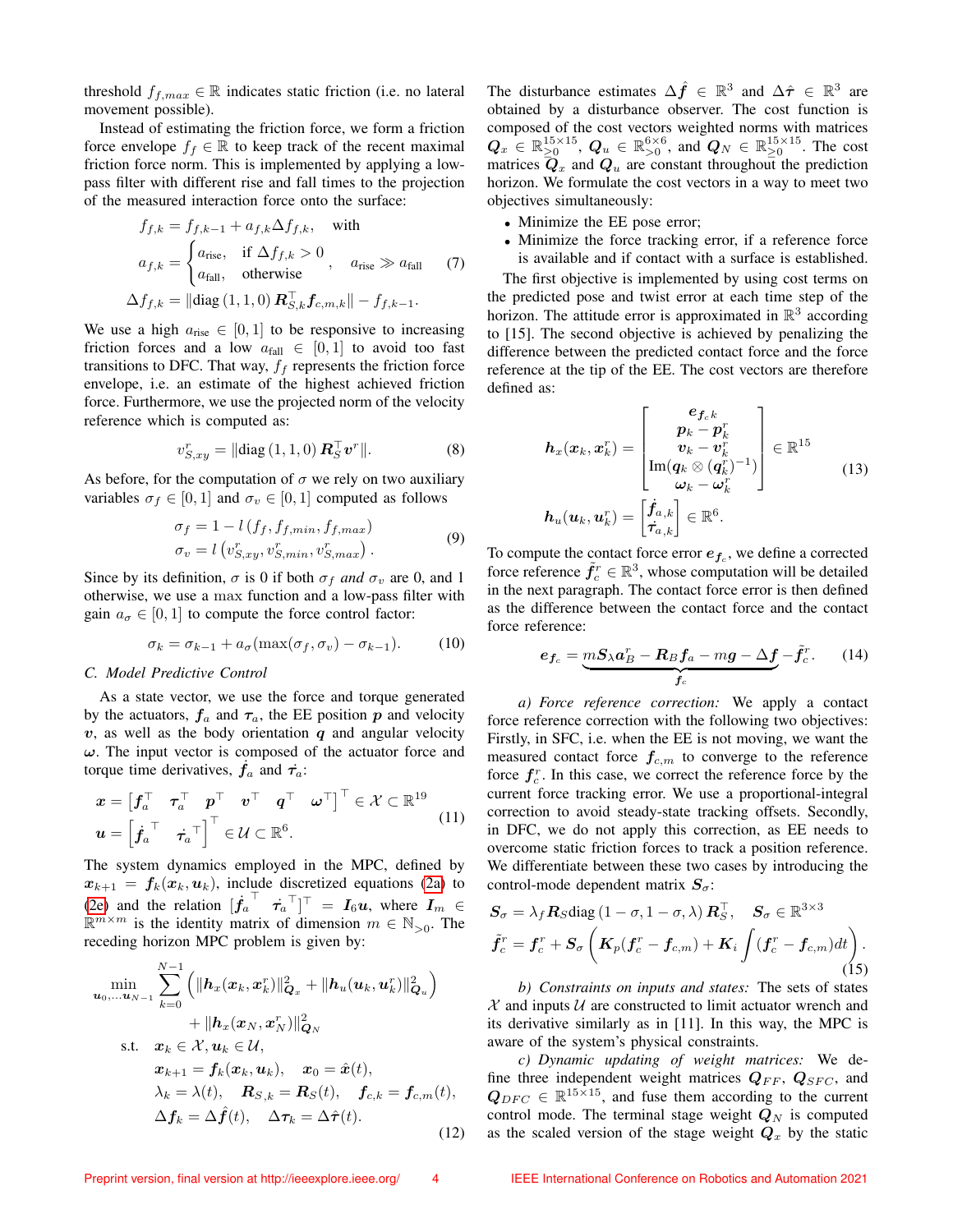gain  $a_N \in \mathbb{R}_{>0}$ . The block-diagonal matrix  $\overline{R}_S$  transforms the axis-specific weight tuning from the surface frame into the world frame.

$$
\mathbf{Q}_x = (1 - \lambda)\mathbf{Q}_{FF} + \lambda \overline{\mathbf{R}}_S((1 - \sigma)\mathbf{Q}_{SFC} + \sigma \mathbf{Q}_{DFC})\overline{\mathbf{R}}_S^\top,
$$
 (16a)

$$
\mathbf{Q}_N = a_N \cdot \mathbf{Q}_x, \quad \text{with} \tag{16b}
$$

$$
\overline{R}_S = \text{blockdiag}(\mathbf{R}_S, \mathbf{R}_S, \mathbf{R}_S, \mathbf{I}_3). \tag{16c}
$$

#### *D. Disturbance observer*

We employ the same EKF-based disturbance observer as in [11]. Similarly to equations [\(2a\)](#page-2-0) to [\(2e\)](#page-2-3), it models the AM as a rigid body with disturbance forces and torques applied on  $\mathcal{F}_B$ . For simplicity, the model does not include interaction forces and no CoM offset. Therefore, its dynamics are driven by the commanded wrench,  $f_a$  and  $\tau_a$ , corrected by contact force and CoM torque offsets. We use the measured body pose and twist as measurement vector  $z_{EKF} = \begin{bmatrix} p_{B,m}^{\top} & v_{B,m}^{\top} & q_m^{\top} & \omega_m^{\top} \end{bmatrix}^{\top}$ . The EKF state and input vector are then defined as

$$
\hat{\boldsymbol{x}} = \begin{bmatrix} \hat{\boldsymbol{p}}_B^\top & \hat{\boldsymbol{v}}_B^\top & \hat{\boldsymbol{q}}^\top & \hat{\boldsymbol{\omega}}^\top & \Delta \hat{\boldsymbol{f}}^\top & \Delta \hat{\boldsymbol{\tau}}^\top \end{bmatrix}^\top, \quad (17a)
$$

$$
\boldsymbol{u}_{EKF} =
$$

$$
\begin{bmatrix} f_a + \boldsymbol{R}_{B}^\top \lambda f_{c,m} \\ \boldsymbol{\tau}_a + \boldsymbol{r}_{\text{com}} \times (\boldsymbol{R}_{B}^\top m \boldsymbol{g}) + \boldsymbol{r}_T \times (\boldsymbol{R}_{B}^\top \lambda f_{c,m}) \end{bmatrix} . \tag{17b}
$$

#### *E. Actuator allocation*

The final rotor speed and tilt angle commands are computed according to the allocation method presented in [16].

#### IV. EXPERIMENTS

#### *A. Experimental setup*

We use a custom built AM similar to the one in [11]. Its design can be seen in Fig. [1.](#page-1-0) The platform consists of a body with 6 arms that each have 2 counter rotating propellers mounted. Each arm can individually be rotated by servos to allow for full 6-DOF wrench generation. A rigid carbon fiber tube is attached horizontally to the body center. At its end, a Rokubi FT sensor $<sup>1</sup>$  $<sup>1</sup>$  $<sup>1</sup>$  is placed in between the tube and an</sup> EE. The raw force measurements are filtered with a low-pass filter and then applied directly in the MPC formulation and in the EKF input (see [\(17b\)](#page-5-1)). The body center comprises an Intel NUC and a Pixhawk flight controller. State estimation is performed by an EKF that fuses motion capture pose measurements from a VICON system and onboard inertial measurement unit (IMU) measurements. The AM is powered through a ground-based power supply<sup>[2](#page-5-2)</sup> whose lightweight cable can be extended to 80 m, making it feasible for realworld applications. The total mass of the system is  $5.2 \text{ kg}$ .

We use a customary whiteboard as a contact surface, and a rubber ball with a diameter of approx. 2 cm as EE. Due to its suspension by cables, the whiteboard is not entirely rigid. Slight movements are regarded as disturbances in the dynamic modeling. The rubber ball has shown to generate

<span id="page-5-0"></span><sup>1</sup>https://www.botasys.com/rokubi

| <b>Relative weights</b> | $e_{f_{xy}}$ | $e_{f_z}$ | $e_{p_{x,y}}$ | $e_{p_z}$ | $e_{\bm{a}}$ |
|-------------------------|--------------|-----------|---------------|-----------|--------------|
| FF                      |              |           |               |           |              |
| SFC                     |              |           |               |           |              |
| DEC                     |              |           |               |           |              |

<span id="page-5-3"></span>TABLE II. Relative tuning weights for different control modes.

<span id="page-5-1"></span>high stiction and friction forces, making sliding tasks more difficult to control than low-friction EEs.

The MPC was implemented using the ACADO framework [17] in Robot Operating System (ROS). The controller computes control inputs at 100 Hz with an average MPC solving time of 5 ms. The MPC step size was chosen as 50 ms with  $N = 20$  steps, yielding a horizon length of 1 s.

#### *B. Experiments*

Experiments are designed to evaluate the following characteristics of the controller:

- Position tracking of the EE on the surface,
- interaction force tracking,
- autonomous transitioning between the control modes and its effect on the tracking performance.

We use the following trajectory to evaluate these characteristics: Starting in front of a surface, the reference trajectory brings the EE in contact and commands a horizontal translation of  $0.8 \text{ m}$  with a velocity of up to  $0.6 \text{ m s}^{-1}$  while applying a constant force of 3 N.

We compare the performance of our proposed MPC against an impedance controller that employs a PI forcefeedback controller on the force measurements at the EE as used in [14].

#### *C. Controller and threshold tuning*

The weight matrices were manually tuned for each control mode, balancing aggressive tracking that could lead to slippage of the tool and too soft tracking that could lead to stiction or to too large errors in attitude, resulting in the AM touching the surface.

We use different weight tunings for the three control modes as shown in Table [II.](#page-5-3) Note that we apply different weights on different axes in  $\mathcal{F}_S$ , such that lateral and normal errors are penalized differently.

The thresholds for the control mode transitions are tuned as follows: To reliably detect contact with a surface, we set  $f_{c,min}$  and  $f_{c,max}$  to be well over the force sensor noise, and with enough difference to allow a continuous transition. In order to achieve continuous force control during the movement on the surface, we set  $e_{p,min}$  and  $e_{p,max}$ large enough to allow small position errors due to possible irregularities in the surface shape.

The reference velocity thresholds  $v_{S,min}^r$  and  $v_{S,max}^r$  are set to small values, as we expect sliding friction for any change in the reference position. The friction envelope thresholds  $f_{f,min}$  and  $f_{f,max}$  are set based on experiments, such that they are larger than the friction force that we measured during sliding experiments. They are therefore dependent on the materials of the EE and the surface, as well as on the desired contact force.

<span id="page-5-2"></span><sup>2</sup>https://elistair.com/safe-t-tethered-drone-station/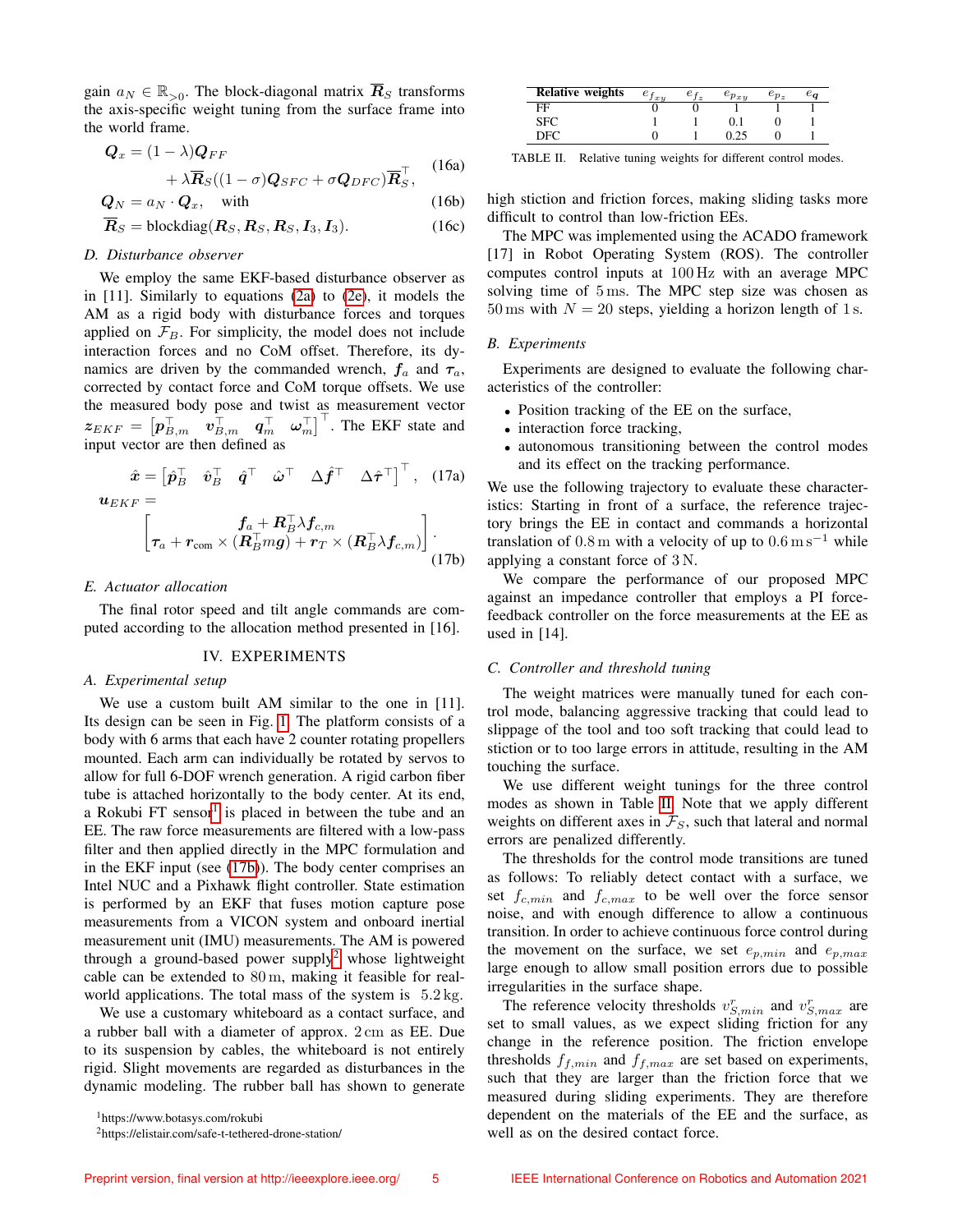The friction force is filtered according to [\(7\)](#page-4-0) with  $a_{\text{rise}} =$ 0.05 and  $a_{fall} = 0.0005$ . Throughout all presented experiments, we used the tuning values as shown in Table [III.](#page-6-0)

| <b>Threshold</b> |     | $\lceil m \rceil$<br>$e_p$ | [N]<br>$\overline{a}$ | $v_{\alpha}^r$<br>$\mathrm{fm}\,\mathrm{s}^-$ |
|------------------|-----|----------------------------|-----------------------|-----------------------------------------------|
| min              | .4  |                            | 2.0                   | 0.005                                         |
| max              | 1.6 | 0.15                       | 4.0                   | 0.01                                          |
| ________         | --  | .                          | $\sim$                |                                               |

<span id="page-6-0"></span>TABLE III. Threshold tuning for mode transitions.

During preliminary experimental testing, we found that the use of the contact force measurement in the angular dynamics equation Eq. [\(2d\)](#page-2-2) led to instabilities. We therefore removed the explicit computation of the contact torque  $\tau_c$ from the system dynamics and the disturbance observer input Eq. [\(17b\)](#page-5-1). As a consequence, its influence is captured by the disturbance estimate  $\Delta \hat{\tau}$  only. We assume that biases in the FT measurements, multiplied with the distance of the EE from the body center, lead to quickly varying torque compensation terms that destabilize the system.

#### *D. Results*

Figure [3](#page-6-1) shows the position and force tracking during the sliding trajectory with a reference normal force of 3 N for both MPC and impedance controller. Additionally, the bottom plot shows the selection factors that trigger the transitions between control modes.

While the impedance controller shows good accuracy in position tracking, the sudden impact onto the surface and high friction forces during the translation lead to multiple detachments (at 12 s) and unsteady contact force tracking.

The position tracking of the MPC shows that the EE overshoots the reference position after the translation, but then remains stable at the reached destination. We see the delay in the estimated disturbance torque as the main reason for the inaccurate position tracking. Nevertheless, the MPC is able to generate a smooth transition between free flight and contact, without creating force spikes. The flight control factor  $\lambda$  correctly tracks the transitions between FF and interaction control. Once the EE is in contact with the surface, the transition of  $\lambda$  from 0 to 1 enables the force tracking and disables the position tracking along the surface normal. Since the lateral friction force does not grow large enough to reach  $f_{f,min}$ , the controller remains in DFC.

In Fig. [4,](#page-6-2) we repeated the sliding experiment with a higher force reference of  $5N$ . This resulted in a higher friction force, which triggered the transition from DFC to SFC after finishing the second translation. Under the influence of these high friction forces, DFC can lead to instabilities as a result of too aggressive lateral position tracking. On the other hand, SFC prioritizes force tracking in all directions and puts less emphasis on lateral position tracking, therefore stabilizing the AM after finishing the trajectory.

#### V. CONCLUSION

We presented an NMPC framework that considers the dynamics of an AM in free flight and two different force interaction modes to optimize the control inputs. Different control modes are used to change the tuning of the MPC



<span id="page-6-1"></span>Fig. 3. Position and force tracking of MPC (continuous) and Impedance controller (dotted line), in  $\mathcal{F}_S$ , with  $||\mathbf{f}_c^r|| = 3$  N. Dashed lines represent the reference position and force. Vertical dashed lines indicate the different interaction modes: before (a): free flight, (a)-(b): static interaction, (b)-(c): dynamic interaction, after (c): static interaction. The bottom plot shows the selection factors  $\lambda$  and  $\sigma$ .



<span id="page-6-2"></span>Fig. 4. Selection factors for sliding force tracking with  $||f_c^r|| = 5$  N.

weights as well as the constraints on the system dynamics. The controller autonomously transitions between these different modes based on the reference trajectory and state estimates. The use of a FT sensor allows for direct force control at the EE. Push-and-slide experiments with high friction coefficients have validated the transitioning between control modes as well as accurate normal force tracking, showing improvements with respect to the impedance controller. Nonlinear friction behaviours due to stiction remain a difficult challenge that needs to be tackled in the future. This would enable sliding interaction tasks with higher required normal forces. While experiments have been performed with high accuracy pose tracking provided by VICON, in real-world applications, we will investigate the use of onboard Visual-Inertial Odometry in combination with GPS to estimate the AM's relative pose to its environment.

#### **REFERENCES**

[1] F. Ruggiero, V. Lippiello, and A. Ollero, "Aerial Manipulation: A Literature Review," *IEEE Robotics and Automation Letters*, vol. 3, no. 3, pp. 1957–1964, 2018.